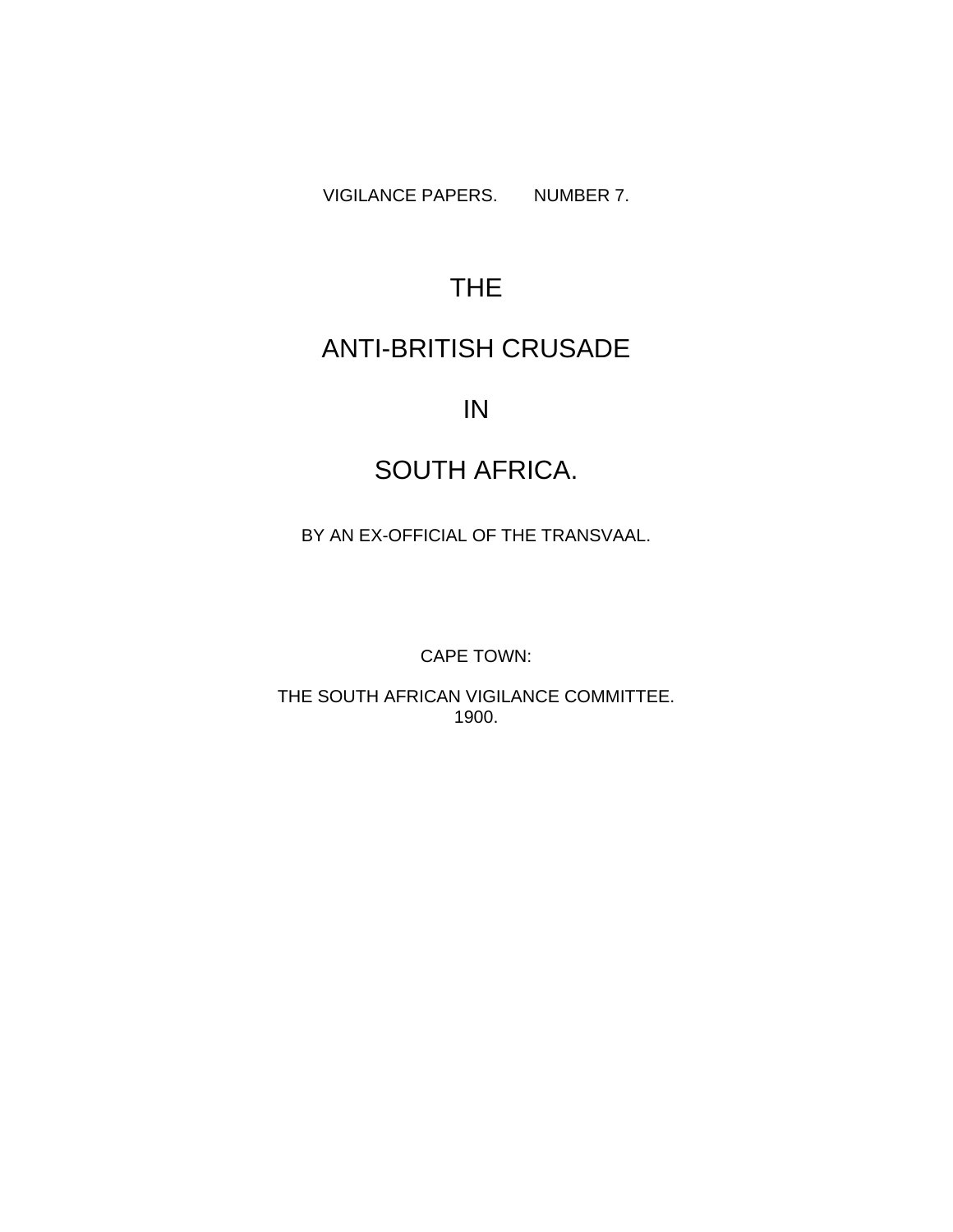### **INTRODUCTION.**

*" He thought to quell the stubborn hearts of oak, Madman!- to chain with chains and bind with bands That Island Queen, who sways the floods and lands From Ind to Ind." (BUONAPARTE.)* 

Tennyson.

There are many who, honestly seeking after the truth, ask (and ask not seldom) - " How far is it true? Was there a conspiracy, and if so with what object? " - and the voice of the jealous enemies of the British Empire answers from their unseen habitations "No! " For this reason we purpose in the following pages to quote from such men as may be trusted in this regard, not from men across the ocean whose eyes have seen the Boer only on paper; not from men who are biased against the Afrikander; not even from men who are neutral, but from those whose voices have weight among the Boers and Afrikanders, and from their own mouths shall proceed the evidence upon which they may be judged.

The publications most frequently referred to are Van Oordt's " Paul Kruger and the Rise of the South African Republic," and Jorissen's " Reminiscences." Mr. J. F. van Oordt is a son of a Hollander resident in South Africa, Dr. J. W. G. van Oordt, and is by birth a Cape Colonist. His work upon " Paul Kruger" is at the least a semi-official publication. He acknowledges in his preface the valuable assistance rendered him by Dr. W. J. Leyds; all the State archives and documents were placed at his disposal, and President Kruger allowed a special photograph of himself to be taken as a frontispiece for the book. The work is valuable as the most exhaustive history of the South African Republic from the point of view of the Transvaal official. Dr. E. J. P. Jorissen was in 1875 a clergyman of the Dutch Reformed Church in Holland. In that year he was appointed by the late President Burgers to an office in the Education Department of the South African Republic. He was afterwards Secretary to the Triumvirate, and, with President Kruger and the late General Joubert, formed the first Deputation from the Transvaal which visited Europe. In 1883 he was sent to negotiate with Lord Derby regarding the Pretoria Convention. In 1884 he was elected as member of the Volksraad for Pretoria, and in that year was admitted to the Transvaal Bar. Latterly he became a Judge of the High Court, a position he still holds.

The newspapers most frequently referred to are *Ons Land* and the *Volksstem*. *Ons Land* (formerly called *De Zuid Afrikaan*) is the official organ of the Bond party in Cape Colony, and the Volksstem has similar relations with the Executive of the South African Republic.

We admit candidly that it is not ours to bring before the reading public a carefully printed programme with chapter and verse; but we make bold to say that we shall produce such documents and such quotations as must remove all doubt, must indeed, if their meaning be rightly grasped, reveal the scheme of the crafty conspirators against our Queen and Flag - a scheme which, ripe unto harvest, bears to-day its rank and unhealthy fruit.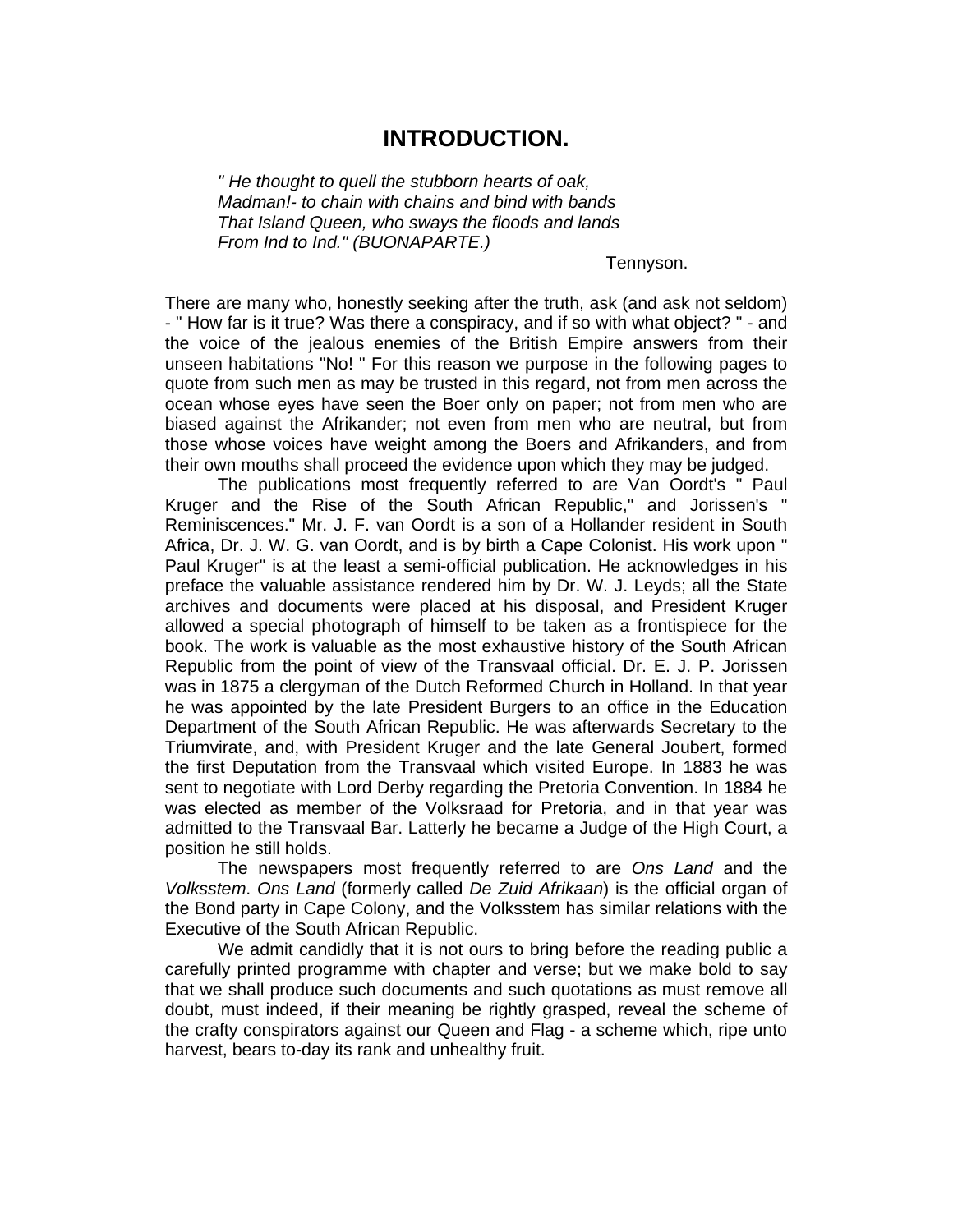## **THE ANTI-BRITISH CRUSADE IN SOUTH AFRICA.**

There is here, unfortunately, no space to deal with anything before the eighties; " unfortunately," because it would be not a little remarkable and instructive to trace the thread of this conspiracy from its beginning; suffice it, therefore, to deal with the years 1881-1899.

The Boer Rebellion of 1880-1881 against British rule was still active when it was proposed to " call upon all Afrikanders south of the Limpopo to stand to arms, to fight against the British Government, and to establish a Dutch United South Africa from Table Bay to the Zambesi."

Dr. E. J. P. Jorissen, in his " Reminiscences," page 101, declares that he, as the authorised mouthpiece of the Transvaal Triumvirate, wrote "the third Proclamation" in March, 1881, to the whole of South Africa. We quote the closing sentences:

" And now, South African brethren, fight with us! We frankly call upon you to fight as one man side by side with us. Our fight is henceforth a fight for right and truth against a common tyrant, who to-day tramples us, but to-morrow you, under his foot. **It is for you to say who shall reign in South Africa** - the Afrikander or the few tyrants from Downing Street. Or will you, with folded hands, look on and watch us being murdered? Our faith is yours; he who will lose his life for his freedom shall save it, but he who will save it shall lose it." He says further: "When I read this proclamation at the request of Paul Kruger, who sat on a box to my left, there was not one person present who did not fully understand that we were deliberating not only our own future, but that of South Africa. After the reading President Brand lifted his head and sighed: ' Nay, but God forbid! ' Everyone was convinced that we ought to receive the Transvaal back as it had been taken from us. If not, then war; but war without exception; a united war of all in Natal, the Free State, and Cape Colony, who are of the same blood. In a word, **a great war against England, out of which a free South Africa shall rise**, or in which the Dutch Afrikander shall be conquered." It is the delight of Dr. Jorissen to make known to the world the contents of this " third Proclamation," in order to show how great is the unity among the Dutch Afrikanders; and Dr. Jorissen is, we know, not the man to pervert the truth; he is a fierce but an honest foe.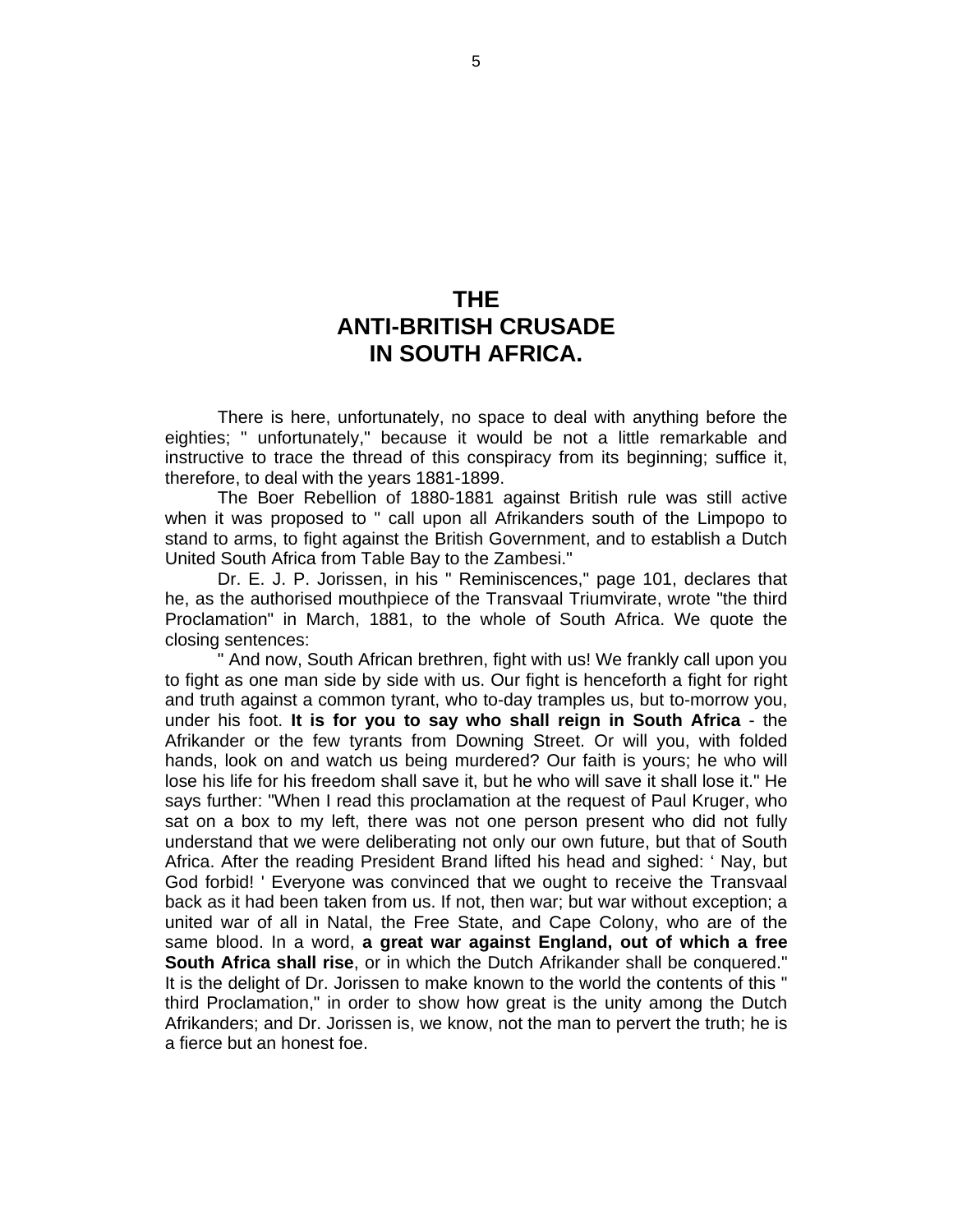#### **The Sowing of the Seed.**

Throughout South Africa this seed was thrown broadcast, and the result was soon apparent. In Natal were many who openly espoused the Boer cause; in Cape Colony a petition found 7,000 eager to apply their signatures to request the Imperial Government to hand over to the Boers the country between the Limpopo and the Vaal Rivers; while in the Free State " Messrs. C. J. de Villiers, sen., and J. Raath, commanders of the Free State forces (acting with the knowledge and consent of the majority of the Free State Raad),held a conference with Piet Joubert and others at the time when Sir Evelyn Wood and his committee were trying to conclude peace. These two promised that they would be prepared to assist the Transvaal with a strong force as soon as war should be renewed, and that they would march into the Colony of Natal, putting up a barrier between the British camp at Newcastle and Durban, whereby ammunition and provision should be cut off from the camp." \*(Jorissen's "Reminiscences," page 98.) Yet, in spite of all this, " President Brand," says J. V. van Oordt. in his " Paul Kruger " was much too enlightened to believe the Afrikanders able to conquer Great Britain. This statesman saw clearly the drift of affairs, and lie understood that, if the war should last another three months, the whole of South Africa would be ablaze with the war flame. Such was far from the wish of the careful John Brand, the man who was conscious **that the time had not yet arrived for South Africa to tear itself loose from England."** (Page 325.) The so-called freedom of South Africa, the casting off of the British yoke, the sight of a Republican flag floating unchallenged from the River of the North to the restless ocean, is indeed the dream not of the last few years but of a century, and the dreamers have acknowledged it.

#### **The Seed begins to Grow.**

Hardly was the Convention of 1881 signed when the Pretoria. Volksraad met in Session on the 21st September. Kruger, as the mouthpiece of the Triumvirate, had much to say about the Paardekraal resolutions and the concession policy he had conceived for the future. The Raad was further informed that " the Government had decided to lay the foundation for the defence of the country's independence, to which end it was deemed advisable to create a strong artillery of the sons of the soil." - (Volksraad Minutes, 1881.) This was unanimously approved. "The day of vengeance may be far off, but it is sure to come," said some of Volksraad members.

Then, as the days passed, there were seen in Pretoria the glittering uniforms of French, German, and Hollander military officers, and the sons of the back-veld Boers were instructed in the most elaborate system of warfare. Year after year we have marked their increasing numbers, and have often visited them at the Pretoria old and new barracks. We have noted the costly system of training the artillery, have seen sometimes how the clumsy hands of the Boer sons spoiled the magnificent instru-

• A Free State force of 2,000 men was in camp only six miles from Laing's Nek.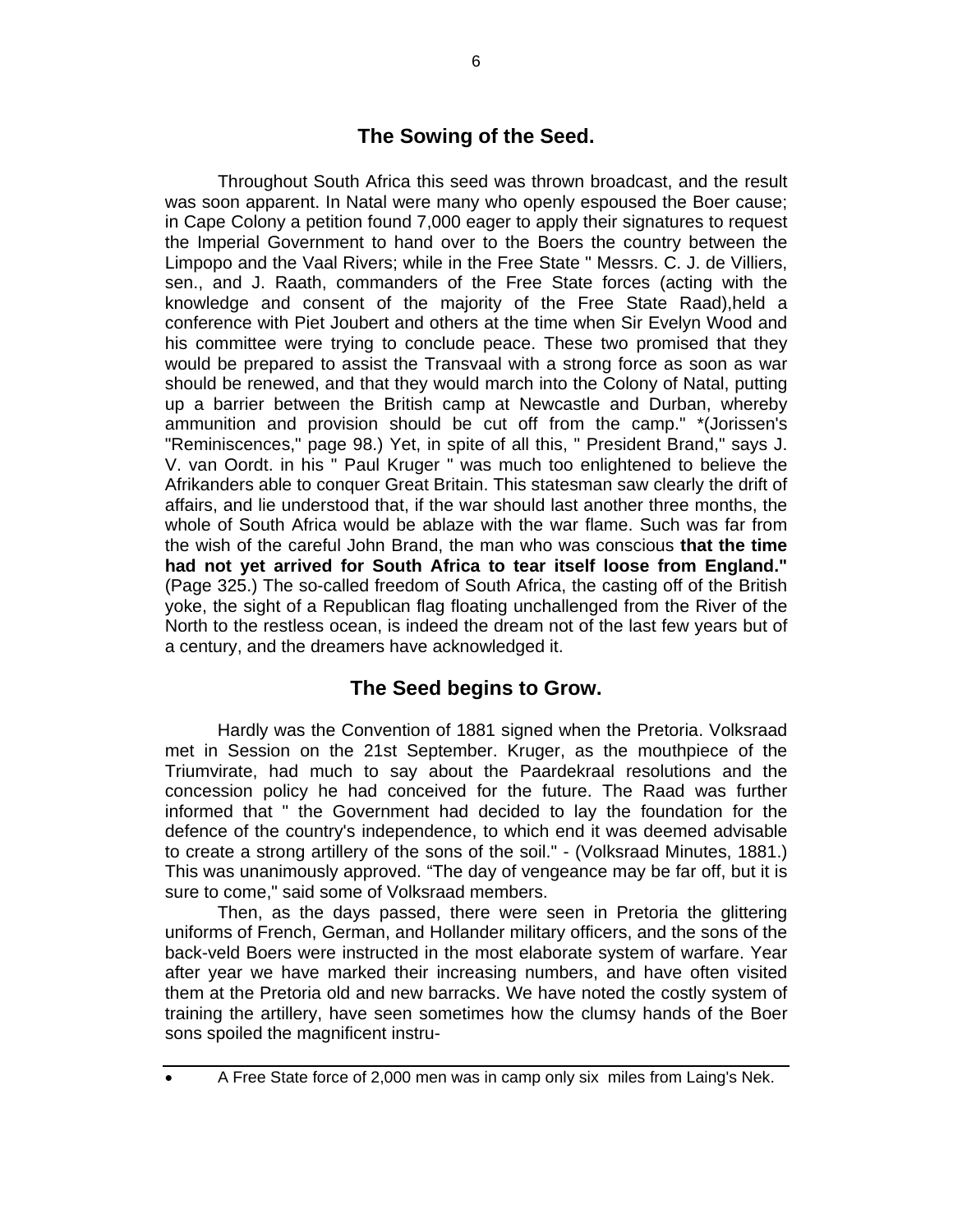ments for field telegraphy; often we have conversed with master and pupil, and, learning somewhat of their mode of training, gathered also that which the future was believed to hold, and that whereof this training was the preparation. Many of the officers told us frankly that " the Government was preparing for a great war; a decisive contest with the arch enemy - Great Britain." In Cape Town *De Zuid Afrikaan* (now *Ons Land*), and in Paarl *De Patriot* were the loud-sounding voices of Boer thought in Cape Colony. That the British merchants might be boycotted Holland even supplied the Boer stores with merchandise.

#### **Double Dealing.**

The Boers soon perceived that the country west of the Transvaal was as an open door to their arch enemy, and General Joubert was despatched to the Western border. From Zeerust he wrote a letter to the Chief Gatzizibi, in which he laid grave charges against the British power, informing the Chief that Great Britain had set native tribes up against his tribe for the purpose of war. Joubert, being called before the Volksraad to give account of this, made answer: " I have done it because I feared that Gatzizibi with his tribe would fall upon us. I warned him to watch against people called Britishers, and explained to him their low tricks." - (Volksraad Minutes, 1882, and Van Oordt, page 326.) The enquiry brought forth no blame to Joubert. Could Satan rebuke sin? To the question as to whether Joubert had acted wrongly in what he had done, Taljaard and other members answered: " No, for it is only against the rooineks, and it is no sin to drive them out; they all ought to have been out of Africa long ago." Piet Joubert received no reprimand for his unfriendly action.

As we have shown, the Boer leaders made no secret of their conspiracy. After the ratification of the Convention of 1884, President Kruger, the late Vice-President Smit, and the Rev. S.J. du Toit visited Amsterdam, and were royally welcomed there. On the 6th March, 1884, one of the deputation delivered himself at a gathering as follows - **in the name of the deputation**, mark you " We hope that the South African flag shall wave from Table Bay to the Zambesi, be that end accomplished **by blood or by ink. If it must be blood** we shall not lack the men to spill it." This same deputation had a few days previously in a pious manner, and not without their customary reference to the Deity, expressed a desire to live peaceably with all men, especially their suzerain power. Kruger and all the other members of the deputation were present and heartily endorsed the speech. (See *Handelsblad* and Van Oordt, page 419.) Could anything be more flagrantly treacherous? We heard Dr. Jorissen in 1884 accuse the Transvaal Government, in the Landdrost Court in Pretoria, of too much plotting with the Cape Colony. " It was impossible," he declared, " for an honest man like J. F. Celliers, editor of the *Volksstem*, to obtain information about the affairs of State and the doings of the Executive Council, while the Bond organ at the Paarl, a thousand miles away, was continually posted with information, secret and otherwise." (See *Volksstem*.)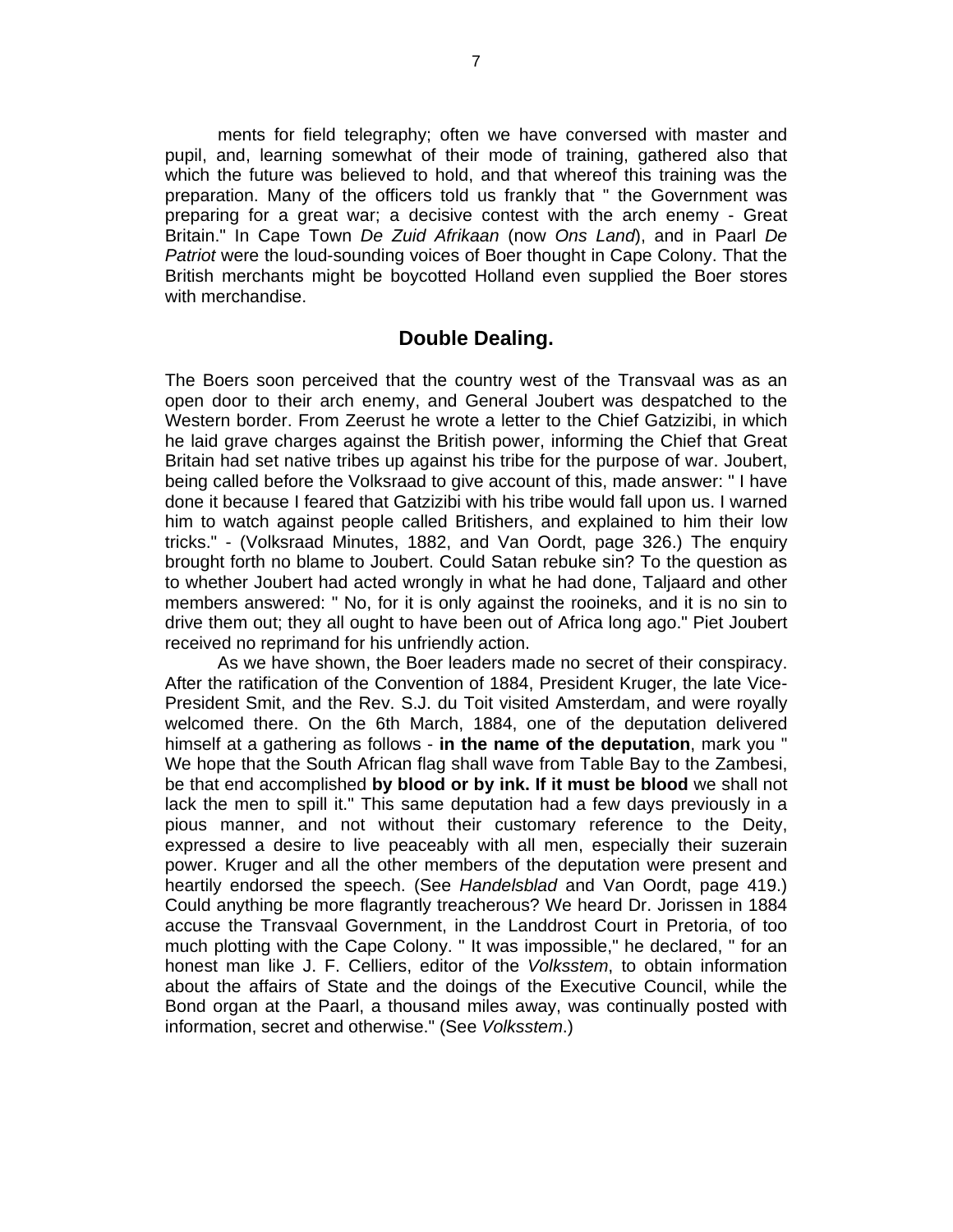#### **Kruger's Concessions.**

On the deputation's return from Europe, Paul Kruger brought forward in 1884 his concession policy, of which Van Oordt (page 371-2) says: " In the matter of concession the President has his own peculiar ideas. Kruger has always been of the opinion of old Potgieter: ' The less Uitlanders in your State the better, and especially British Uitlanders. Keep them out.' Kruger thought that by giving concessions to one or more strangers - of course not Britishers - he would be able to keep the Uitlanders out of the land. It was his opinion that by concession the Government could compel the concessionaire to import only a limited number of white men, and that thereby the immigration would be checked. Further, the concessions would be a source of support to the burghers, who had greatly suffered by the war, and who would in this way avoid the payment of rates and taxes, to which they were very much opposed. The burgher is averse to paying taxes for the maintenance of a Government." A beautiful policy of boycotting, especially as regards Britishers. However, the Convention prevented the President from carrying out the first part of his scheme, although he has brought the second part into play not without success from his standpoint. " The poverty-stricken burghers clad in rags and tatters," as Van Oordt describes them, have been enriched by the labour and capital of the Uitlanders.

We will pass over the 1884 episode on the Western border, another of those neatly concocted little attempts to block the northward march of British progress, civilisation and commerce. Valuable lives were lost in connection with this episode, for it became necessary that Sir Charles Warren should proceed with Imperial troops to drive back the marauders and compel them to haul down their Transvaal flag. Not only the Transvaalers, but also Free State and Colonial Boers were on this occasion eager to take possession of the district now known as British Bechuanaland, and thereby construct a barrier against the advance of British interests.

In 1887, before the second Presidential election, Paul Kruger had seen the thousands of Britishers at Johannesburg, and declared them to be "a source of danger to the independence of the State." Actually he went so far as to tell the miners that **" vote and representation were two things for which they should not hope."** From Johannesburg he proceeded to Bloemfontein and met the Government of the Free State under President Brand. The object of such meeting was " a Closer Union." After much deliberation Kruger declared in his speech to the Committee: "One thing I have learned, and that is to distinguish my friends from my enemies. By sending assistance and by petitions both the Free State and Cape Colony have helped us in our war of independence .... The chairman (Mr. J. G. Fraser) has spoken of a South Africa under one flag. I think this is somewhat premature, for as yet I see no way to attain such an end. The Queen will object to withdraw her flag from South Africa, and we most certainly object to haul down our flag. How therefore can the idea be made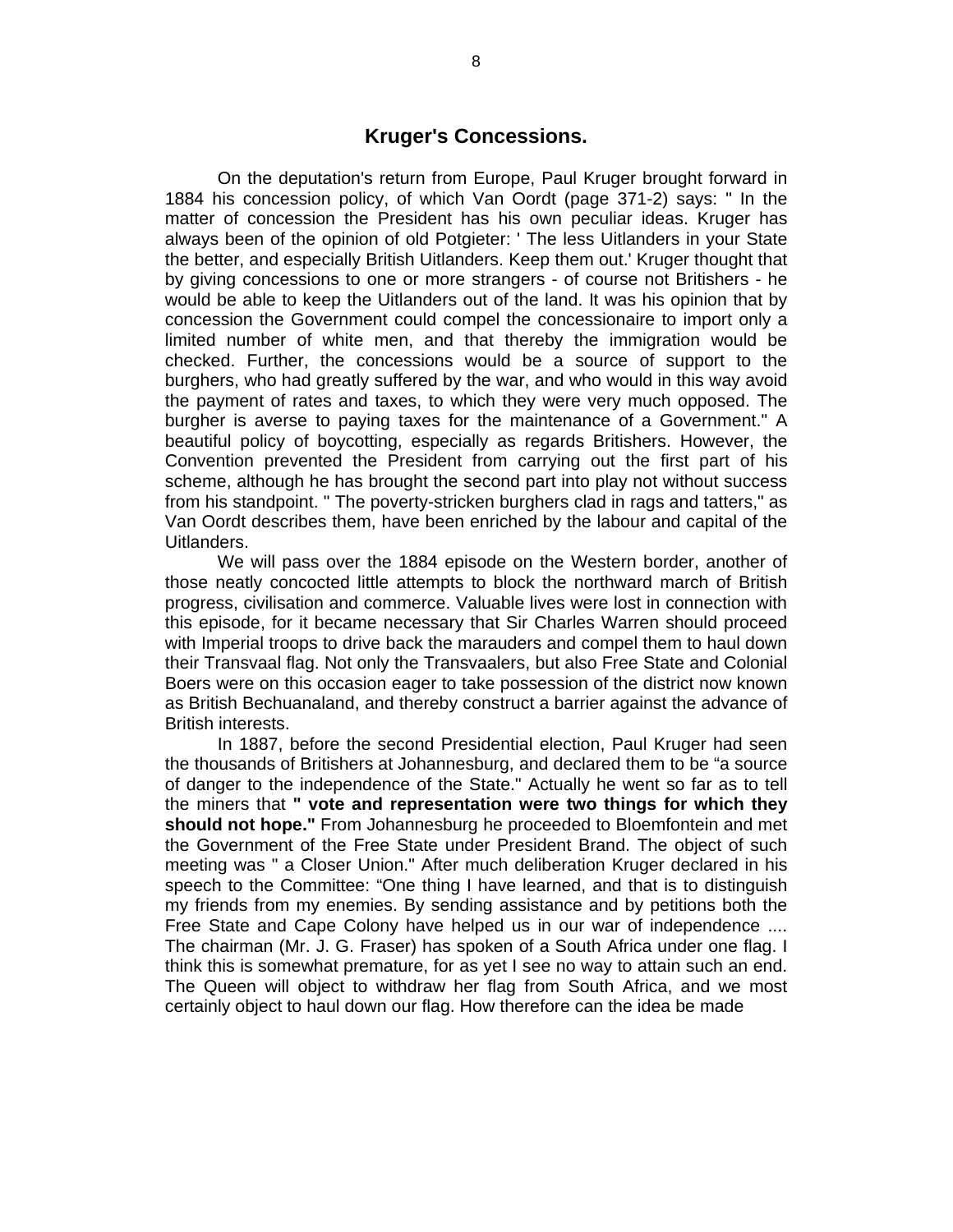feasible? I am somewhat averse to doing anything against the Government of Her Majesty in South Africa .... but," he continued, " we are now small and of no great importance, yet we are growing and are preparing the way to take an honourable place among the nations of the world." Well may Van Oordt say that this was a carefully shielded speech for the speaker was still in doubt as to the card which the Free State intended to play (Page 474.)

In 1888, immediately after his election, President Reitz had a conference with Mr. Kruger at Potchefstroom, which led to the drawing up of a certain treaty having special reference to friendship and commerce at all times and active assistance in the event of war. High was the praise gained by this same treaty in Government circles at Pretoria, and Kruger on his return was not slow to speak about it.

The pen of Van Oordt describes to us how the President declared, " that in case Great Britain, in connection either with Swaziland or Johannesburg, should bring pressure to bear upon the Transvaal, that State could now count on having one confederate." Thus there was in the President's mind as early as 1888 a fear that the Imperial power would have some voice in regard to his unrighteous dealings with British Uitlanders in the Transvaal. It is but yesterday, however, that the voice was heard as it should be heard. Will it be wise if things are so ordered that there will arise, or can arise, no occasion for the voice to be heard again!

#### **Secret Service.**

The increasing wealth of the South African Republic by permitting the elaboration of the Secret Service System gave a new impetus to the conspiracy, and its dark dealings ran henceforth in wider and deeper channels. Long before the system was, in all its intricacy, established at Pretoria, and certainly before any item connected therewith had been put on the estimates, not a few of the Free State officials had become secret service agents. The ingenious, but despicable, system of espionage began to assume larger and ever larger proportions. We speak not as those who have heard but as those who know, and who do so as a result of careful observation of the highest authorities at Pretoria. Kruger himself not excluded.

Johannesburg and Barberton were a *bete-noir* to the Boers for a time. Then as the Uitlanders poured in their wealth and labour, the prospect of large profit being made there from dawned on the " pastoral Boer." Plots of waste land producing, may be with great toil, hard, sour, and well nigh valueless grass, aspired suddenly to the title of farms, and were sold to these Uitlanders at fabulous prices. The President himself had a keen eye to the main chance. He sold two farms for £104,000, and forgot that these were almost useless, and had been, in the beginning, stolen from the natives. Nevertheless Paul Kruger continued to maintain that the Goldfields "were a real danger to the independence of the State." " And although," he said in the Volksraad, ' I have to protect the Goldfields' industry on account of the poverty-stricken condition of my burghers, yet I shall be careful not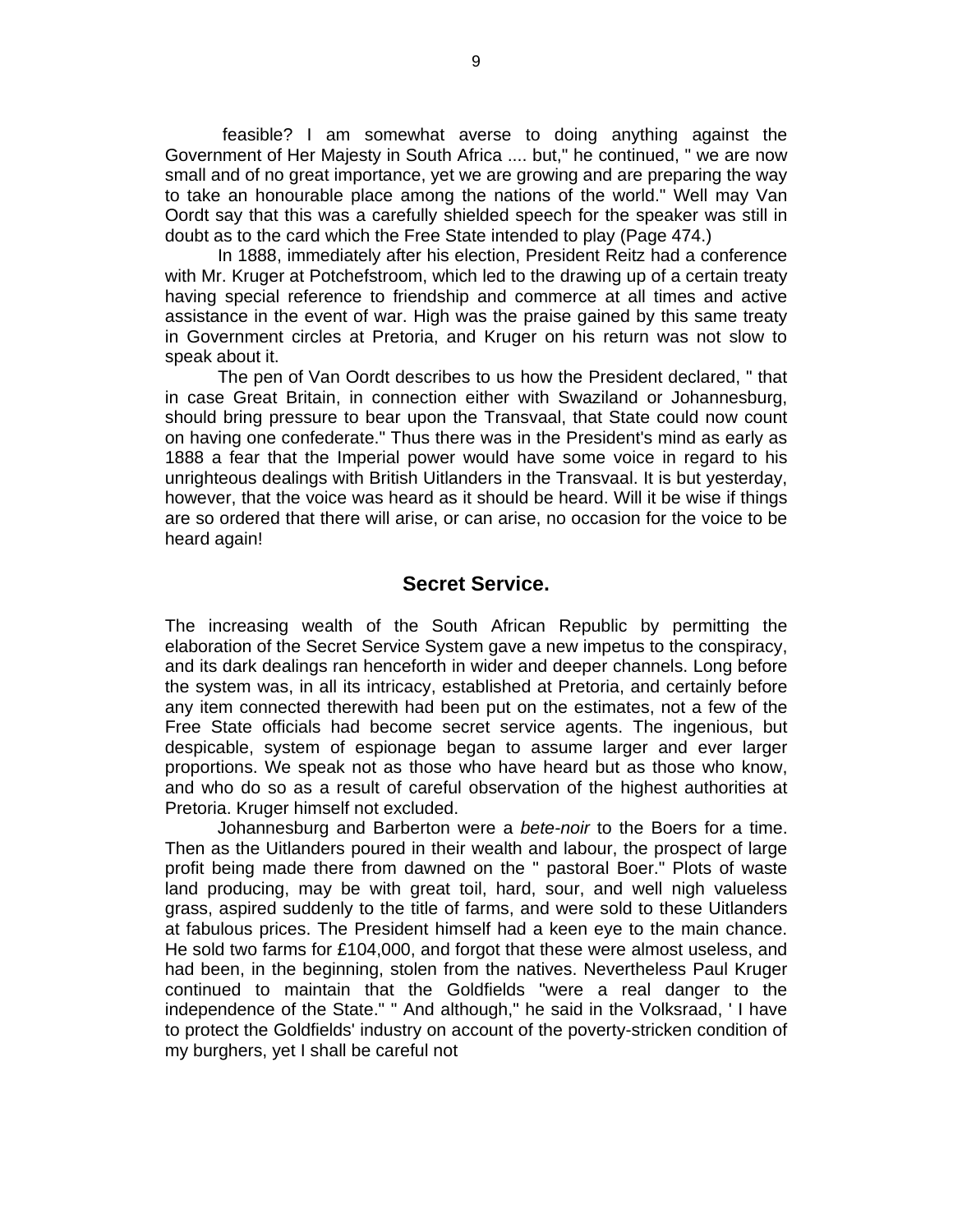to grant any right to the Uitlanders. That is my policy." - (Van Oordt.) And so it is; the right has indeed not been granted, and for more than a decade thousands and tens of thousands of Britishers have been trampled on. Van Oordt, sketching his hero as he plays the tyrant, continues: " As the result of this policy Kruger acted in a truly autocratic manner. Practically no petition of thousands of Uitlanders praying for their lawful rights; no angry interrogation from Cape Colony; not even a Johannesburg revolution nor a Jameson raid made Kruger depart a hair's breadth from this policy. He remained firm as a rock." This policy and the fruit of its years of injustice claim the attention of the Imperial Government to-day.

#### **Continental Immigrants.**

Let his hatred of the British be strong as it might, Kruger, doubtless with one eye still to the " main chance," was towards Continental immigrants kindly disposed - how kindly is only known to those who have had the privilege of being initiated in the affairs of State. Let the truth in regard to one or two cases speak for itself. The concession for a mint was given to Mr. Albrecht, a stationer, and in the eighties an ordinary boarding-house keeper at Pretoria. The leather and many other concessions were simply given away to Mr. Ockerse, a farmer from Holland, who, inasmuch as he belonged to the same church, was worthy of Mr. Kruger's high esteem. The liquor, powder, and other monopolies were swindled away to a Hungarian - Nelmapius - who built Kruger his Presidency and secured him an annual income of tens of thousands. So unique was the system of swindle between Kruger and Nelmapius that the former, upon hearing that the latter had been sentenced by the Bench to imprisonment "for fraud," sent an escort in hot haste to remove Nelmapius from the Pretoria goal, over-ruling thereby the highest Judicial power in the country. At 3 p.m. on the 4th December, 1886, Judge Brand rushed into the parlour of the old Pretoria Club, and in an angry voice exclaimed: " I have sent in my resignation to that damned old Kruger! What do you think he has done now? He has released Nelmapius from gaol." We gathered round the irate gentleman and obtained the particulars of the case, which went to show that Kruger feared personal exposure.

#### **Kruger Visits Johannesburg-,**

In 1886 Kruger visited the Rand with the view of proclaiming Johannesburg a township. He was received with every mark of honour by a large and influential deputation. As the custom is, he was presented with an address of welcome - but the composers had dared to make mention therein of certain desired and much-needed reforms. Albeit the same reference was a pattern of meekness and humility, the wrath of the tyrant was stirred thereat. Angry was his tone and Dutch his language as he hurled his tirade about " the thieves and murderers, the vagabonds and schelms, who had come to his land and were now making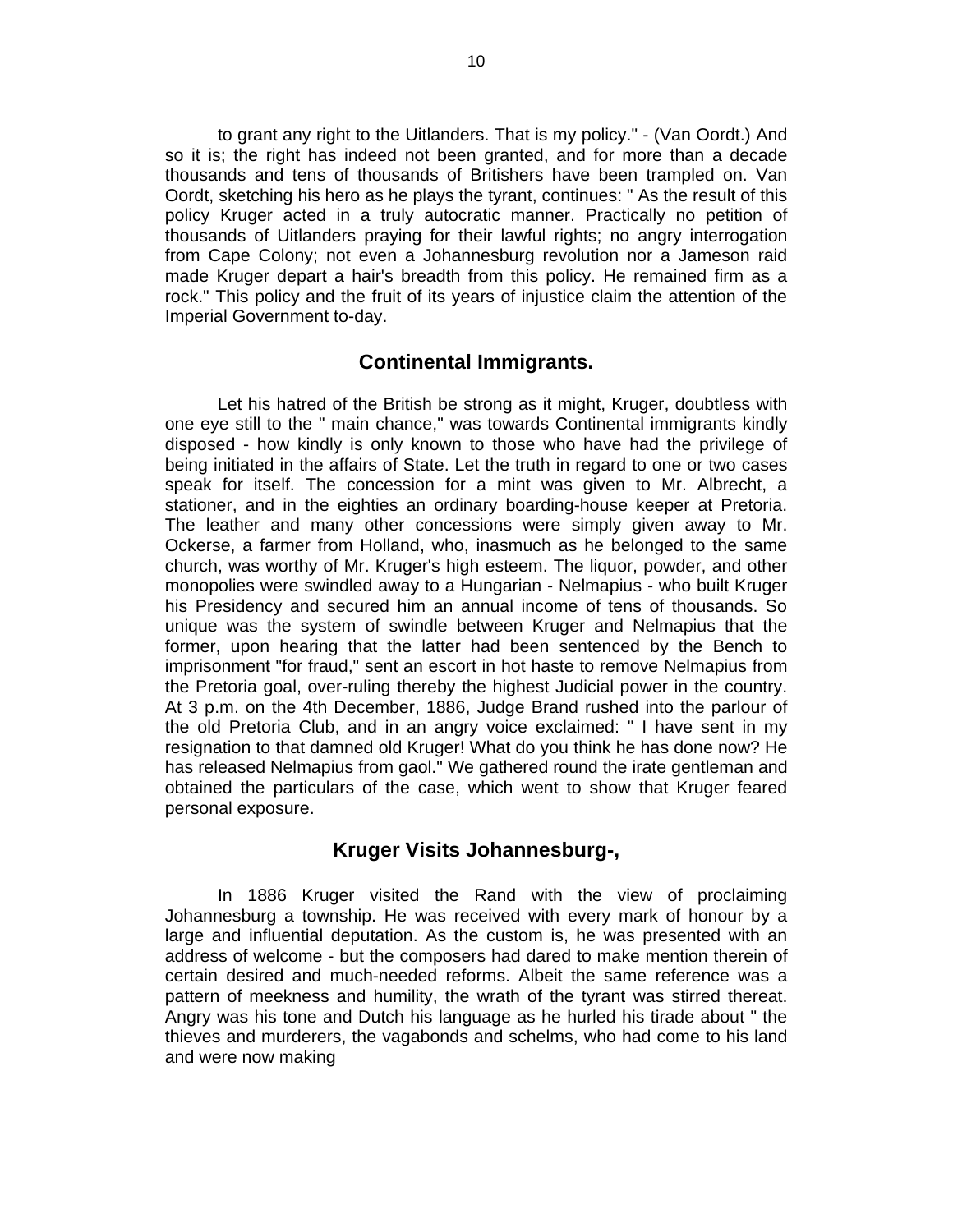disturbances about grievances and expressing dissatisfaction. If this continues," he said, "I shall give them into the hands of those who do not complain " (the burghers). We noticed the change in the countenances of the sturdy artisans and brawny miners, and expected that an answer would be forthcoming; but no, they heard in silence, maybe in fear, and went back to their homes and to their labour, while Paul Kruger said to us (the officials): " I shall keep the Uitlanders in subjection; but you must help me."

On this occasion Kruger made bold to tell the Johannesburg people: " The difference I want to maintain between the old and the new population is that the latter shall **not possess a vote or a right of representation.**" (Van Oordt, page 473.) A crushing policy and an unjust one, but none the less in keeping with his conduct towards the Uitlanders from the beginning. Can one, who has not experienced it, judge how galling such a burden must of necessity be to a people whose proudest boast is freedom and whose first love is justice? It was, however, but the outcome of a life's desire - a desire to be free from British influence and to repay at the hour when such freedom should be realised capital and interest of a fancied debt which much brooding had created. This desire was voiced tersely and with no hesitation when, in connection with the railway question, Kruger said: " Before I can entertain the thought of any other, I must have the Delagoa Bay line, so that I may be independent of Great Britain." - (Van Oordt.)

#### **The Franchise**

Englishmen must in the nature of things emigrate, and no amount of illtreatment could prevent a proportion, and no small proportion, of such emigrants turning their steps in the direction of the Transvaal. Alarm was felt by both Boer and Bond leaders at this continual influx. There was much correspondence between Cape Town, Paarl, and Pretoria, and the tone thereof was more than a little anxious. Many of the Uitlanders were, in 1890 and 1891, legally entitled to the franchise, and Kruger feared that they would claim their due privileged. Therefore he set to work with great cunning to increase the period after which the franchise might be claimed. Prior to 1881 such period had been twelve months. In 1882 it was lengthened to two years, then to five and later to nine years; until at last Kruger got his " fourteen years with restrictions."

In 1890 Kruger introduced his scheme for "a Second Volksraad." The necessity for such - or rather the value thereof - was thus explained by him: " If the Uitlanders should by pressure gain representation in the Second Raad, the First Raad will always maintain the power in their own hands, and without the sanction of the First Raad nothing can ever be done." - (Volksraad Minutes, 1890, and Van Oordt, page 504.) On this scheme meeting with some opposition in the Raad, the angry voice of the tyrant was heard to exclaim: "The danger is great, very great; accept my proposal." Accordingly, the proposal was accepted, and another barrier raised to deaden the voice of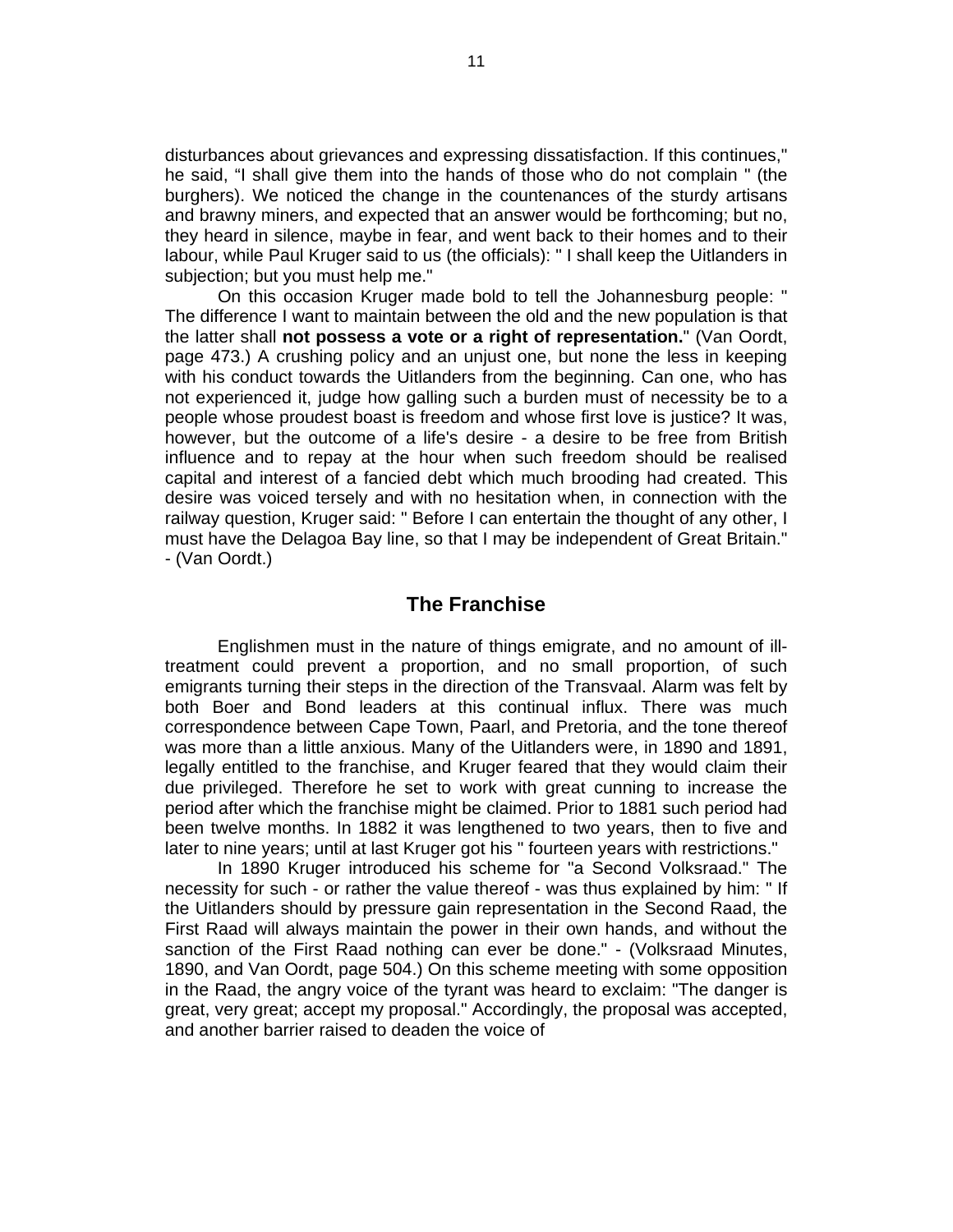the Uitlanders in the councils of the country - a country, mark you, which their capital and their labour had saved from the brink of utter ruin and enriched to an ever increasing extent. What profited it to gain with much strife and toil the honour of a representative in the Second Raad, if the issue of everything still remained in the hands of the old burghers in the First Raad? The opinion of Ewald Esselen, a great pro-Boer politician of the Transvaal, is worth hearing on this point. Listen then: " This Second Raad is a senseless institution; a toy in the hands of the First Raad. It will cost the country £7,000 per session, while its work might be accomplished by a few schoolboys. In fine, this Second Raad is nothing more than an annual picnic." - (Ewald Esselen, lecture, October 1891, Potchefstroom.) Such then are the facilities and liberties granted by Kruger *cum suis* to the "hated Britisher," and on a par with these, in their fictitious value and real worthlessness, will be found to be all the flaunted concessions wrung from the crafty President.

## **A Trek that Failed.**

South, West, and East, the Transvaal borders had been pushed to what was at that time their utmost limit; the great tracts to the North seemed a prize which might yet be grasped. That this territory was by a treaty of 1836 under British protection made the proposal\* to trek thither but the more desirable. The voice whose utterance was law was not raised in opposition, nay more, it was well known in Pretoria that the President secretly favoured the plan, and even used it as a threat against Great Britain in connection with disputes in Swaziland. The leaders both in Bond and Boer circles advocated the proposal with no little warmth; and, inspired by such support, " they of the blood " in all parts of South Africa made ready to play a part in so righteous an undertaking. In due time, therefore, they flocked in scores into the Transvaal to swell the number of the "trekkers" into the promised land. Chief among such were Nico Hofmeyer, exeditor of the Bloemfontein *Express*, and D. J. Malan, son-in-law of the late General Joubert. With much blowing of trumpets they gave to the public their " declaration of rights." This was no half-hearted statement; it was almost a direct challenge to the British power. "

The right to decide the policy and destiny of South Africa belongs alone to the Afrikanders, and any interference with, or assumption to, that right is not only unlawful and unconstitutional, but an insult and an abuse to the natural freedom of the people of South Africa." -(Van Oordt, page 523.) Year by year then the leading spirits of the Afrikander party from Cape Town to Pretoria were becoming bolder, and the seed of sedition, which had been cast far and wide throughout South Africa by the "Third Proclamation," was already springing into life and growing with the days. The reader cannot fail to see the double purpose which Kruger had in view in encouraging the trek. The plan must indeed be regarded as one of his masterpieces. But for timely interference this trek would have resulted in the loss to Great Britain of Rhodesia and the road to the North.

<sup>\*</sup> Early in 1891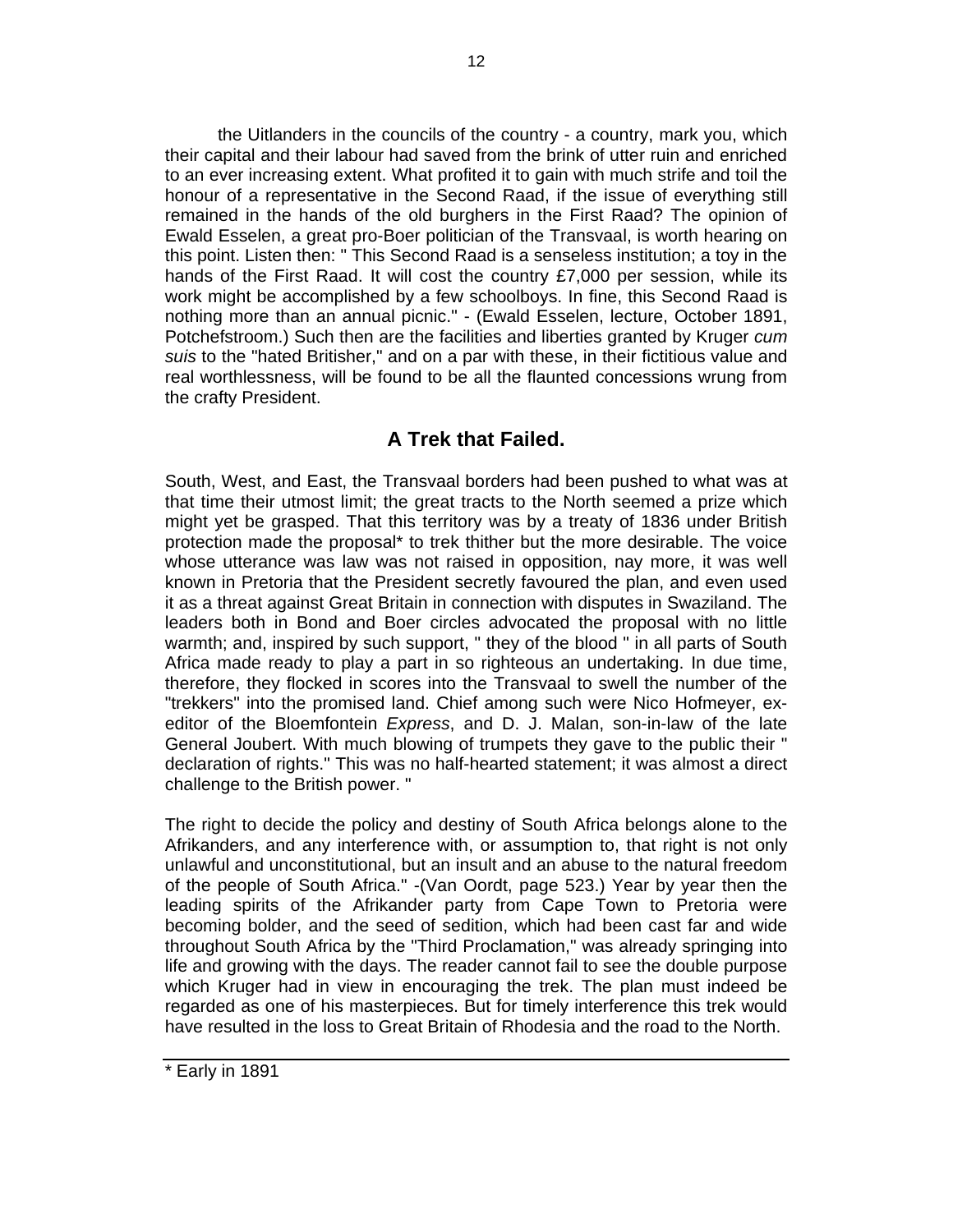#### **Newspapers and Secret Service,**

During 1891 there was thought over and perfected what might well be termed a " tonic " for the conspiracy - a forcing mixture to aid the ripening. In 1892 the same was proposed in the Volksraad. For several years some newspapers had been subsidised by the Government, but during this session the idea of bribing newspapers was first made public. When the member for Barberton - Mr. Loveday - condemned such a system, some of the Raad members brought forth their knowledge gained from Dr Leyds, namely: " that all the Great Powers of Europe did the same, and that it would be very beneficial " - (Van Oordt.) Every district in South Africa should have one or more newspapers setting forth - in prescribed colours - and defending the Afrikander policy, and blackening as far as might be the policy of the Imperial Government. Not so openly, but none the less strongly, it was also decided to speak to the same purpose through the Continental and the British Press. £100,000 per annum was held by Kruger and Dr. Leyds none too large a sum for this object It was publicly argued in the same Volksraad session that, if such a course was not adopted, the Press would pass into "the hands of their enemies, and would be detrimental to the independence of the State." " The criticism of the Government would be of such a nature that their hands would be bound, and then what would become of their country? " The irony of the proposal was fully appreciated by the Raad. The money for subsidies was obtained from the Uitlanders and used for their oppression.

Another 'branch of the conspiracy is the " Secret Service System." There is a wide superficial knowledge, and a wider imaginary conception, of the methods of this iniquitous system, but few have a real grasp of its extent. The man who gives the best information on this subject is the oft quoted Van Oordt, the trustworthy friend of Paul Kruger. He says: "Above all else the Transvaal Government found it necessary, as early as 1891, to employ certain persons as spies in order to keep the Government posted with whatever occurred. We may approve or disapprove such a system; that is according to our own choosing, and does not affect the scheme. We have the fact that this **System of Spies**, under the heading ' Secret Service,' is in existence. It is splendidly worked; so much so that they in Pretoria are intimately acquainted with all that happens in Government circles in Cape Town. They know things with which the Cape Town journals 'are absolutely unacquainted." - (Page 689.) Had an enemy to the Boer cause so informed us, we might with some reason doubt the truth of his statement, but this information is obtained from the Pretoria archives, which were searched with the view of upholding the Afrikander cause, and must therefore be taken as correct; indeed, we are aware from personal knowledge that Van Oordt's statement is true, and, further, that the half has not been told. It is estimated that during the last six years not less than £200,000 per annum has been paid in the wages of treachery, lying and deceit. Where the hire was so liberal and the work more dastardly than laborious, is it to be wondered at that the workmen were not hard to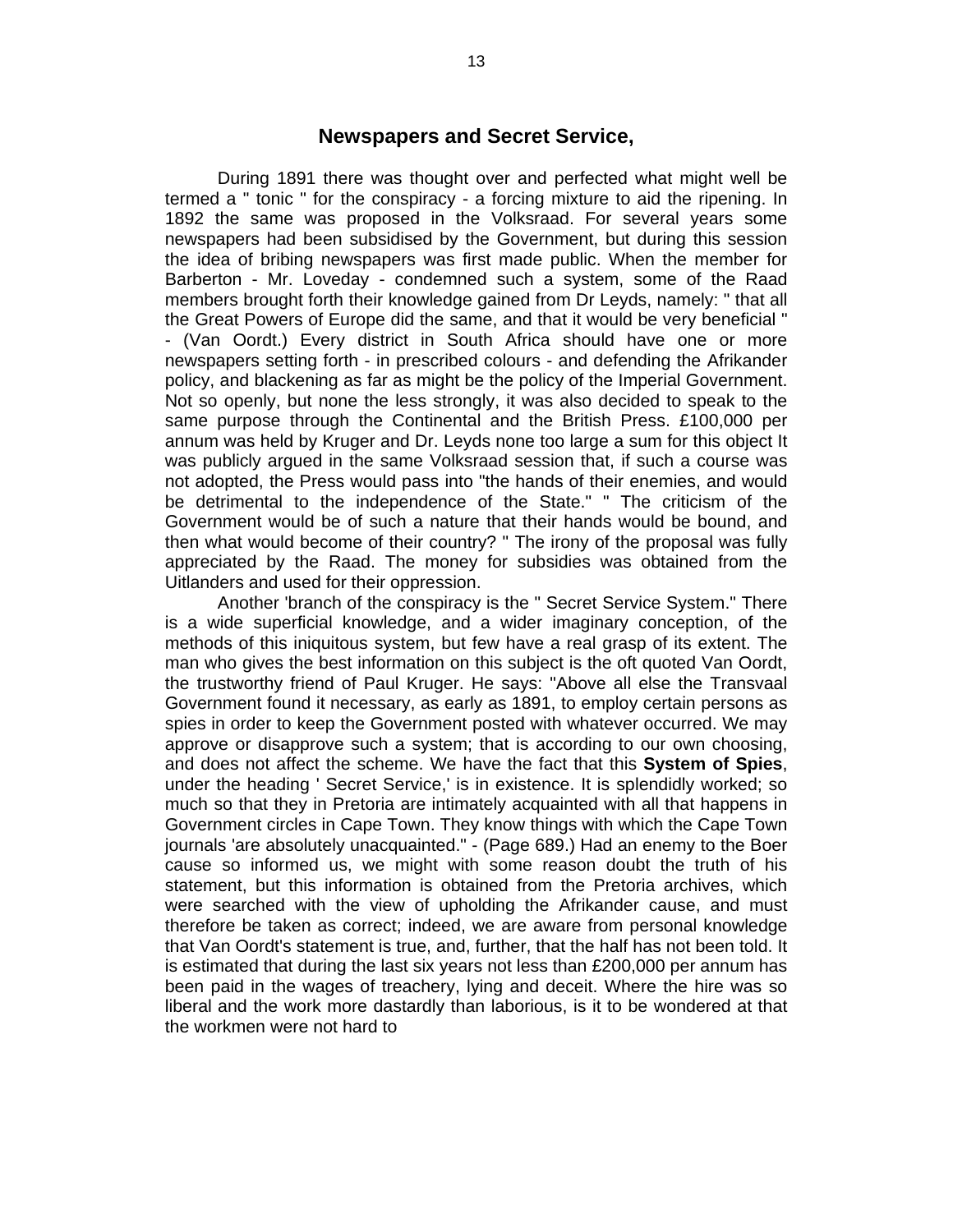find? The wages, mark you, were paid by the Uitlanders - wrung from them in scandalous and burdensome taxation. "It was Mr. Fraser," says Van Oordt, on page 580, " who told Paul Kruger that the President paid for nineteen farms - from 8,000 to 20,000 acres each - but £44 per annum, while an ordinary business man at Johannesburg paid not less than £400 per annum." Mr. Michell, the General Manager of the Standard Bank, Cape Town, said, in a lecture in 1898, that the average man at Johannesburg paid £21 a year in taxes, a sum unprecedented in any other part of the world.

#### **Arms and Forts.**

In 1893 the War Office at Pretoria, importing war material, found the method whereby such importation was performed far from satisfactory. The tenders had been granted to the firm of T. W. Beckett & Co., Limited, Pretoria, but both arms and ammunition failed not unfrequently to stand any firm test by experienced military officers. To Europe, therefore, was despatched no less a person than Dr. Leyds himself. To Europe - and with a great purpose, the armament not only of the Transvaal, but of South Africa! Lest the real object should be transparent, an excuse was highly necessary, and such was fortunately at hand. Dr. Leyds had a throat complaint, and his throat complaint necessitated European treatment. This was a half truth but the executive and a large number of the members of the First Volksraad knew that which was unsaid. Very important was the European treatment of this throat complaint. Let us prescribe it - (1) The completion of a treaty between the Transvaal Republic and the German Empire; (2) the discovery of the best sources from which arms and ammunition might be obtained, and (3) last, but not least, the engagement at high prices of the most eminent military officers to train the artillery and to supervise the construction of forts. Surely an expensive course of treatment! Even of the desired alliance between the Transvaal and Germany Van Oordt makes no secret. " Kruger," he declares, " found it necessary to seek help from the great European powers, and although the documents in connection therewith have not yet come to light, but are still covered with a secret veil, it cannot be denied that there exists correspondence between Pretoria and Berlin." As clear an acknowledgment this - and from the Boer side - as could be wished for, although we were not unacquainted with the fact ourselves. The stroke of business done by Dr Leyds in this matter was good - distinctly good but it was not lasting. From 1894 onward the glittering uniforms and dangling swords of the continental military officers do not become ever more numerous in Pretoria; nor were they there for an idle holiday. Four magnificent forts at Pretoria, and others else where, which had been commenced long before 1894, were now completed according to German models. The Pretoria Barracks are on a scale only equalled in Berlin. The officials seemed regardless of expense because it affected them not a whit; the Uitlanders paid with their sweat for the forging of the chains to bind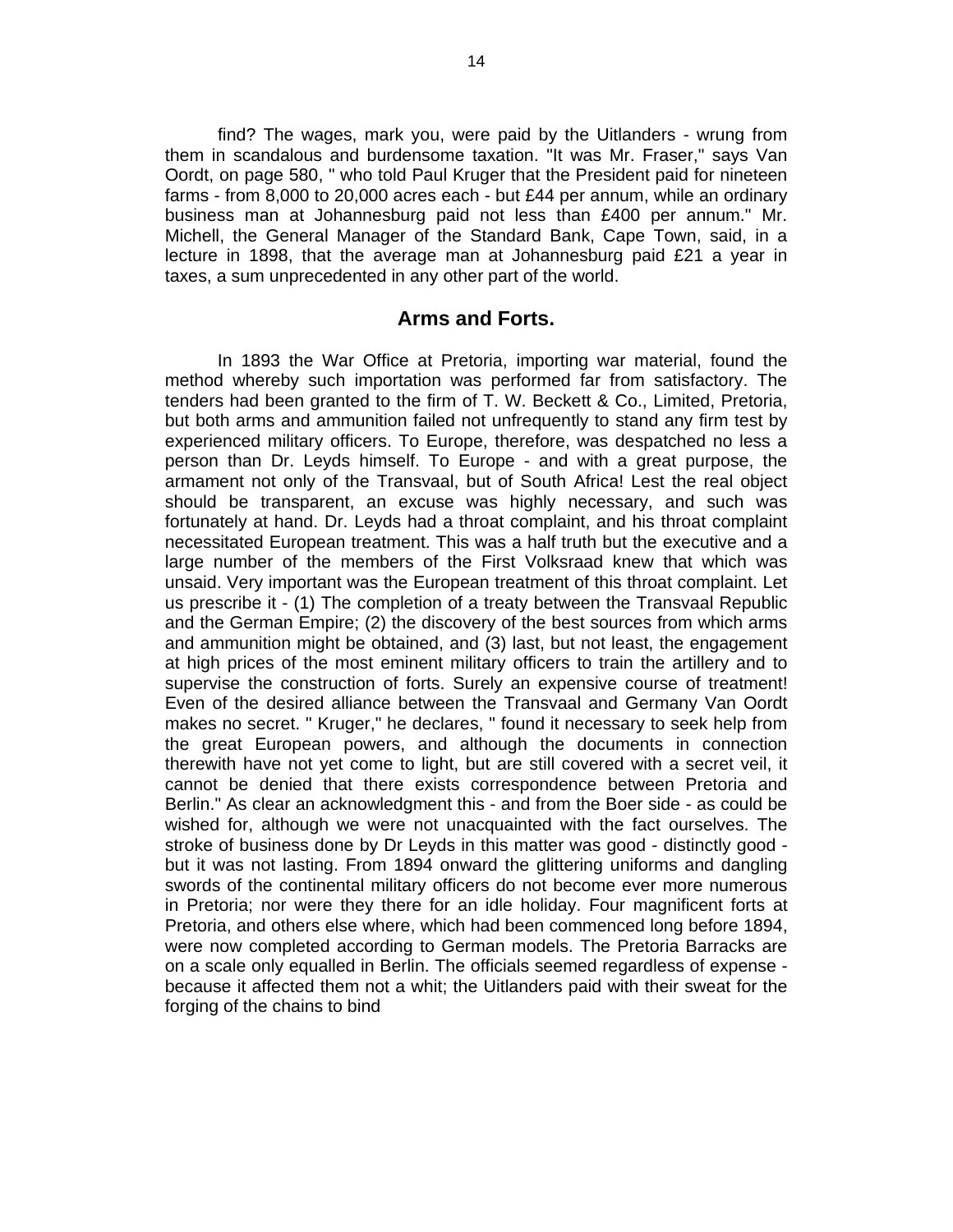themselves. The firm of Beckett - in compliance with an official whisper began to import ammunition by the million, arms by the ten thousand, guns by the score. Germany, France, America, Scandinavia, and even Birmingham, did a roaring trade in Krupps, Martini-Henris, Lee-Metfords, etc.; the best arms that could be bought - and again regardless of expense. The ledgers of this firm (Beckett & Co.) may yet testify - and perchance at no distant date - that during the first six years of the last decade of the nineteenth century, Kruger imported large and small arms to the value of many hundred thousand pounds sterling. The testing of such was performed as a rule by Joubert, Loots, De Souza, Pabbs, and Wolmarans. We have frequently asked the military officers at the Pretoria Barracks for what purpose these great armaments were being made, and there came always the one reply: " For the coming war; the great war of Africa against England, but this time a war to a finish." All the Transvaal burghers and many across the western and southern borders were armed; the military preparations were increased annually; the best and most up-to-date war material, and unlimited quantities of foodstuff were stored in the specially built warehouses of Beckett, Jack, Johnstone, and other merchants. All this we marked, and knew that the officers spoke truly. A war was to come and they prepared.

#### **The Drifts.**

In 1895 we thought that the " Bubble would burst." The complete boycott of all British trade by closing the drifts (fords) was simply a feeling of the pulse by Dr. Paul Kruger. On the receipt of a final warning from the Imperial Government to the effect that the drifts must be opened the President " promised that he would close the drifts no more; and that he acted wisely in this is beyond doubt, as the Transvaal was not at this time in a position to go to war; partly because it was not sufficiently armed, and partly because the Uitlander population at Johannesburg had yet to be accounted for" - (Van Oordt, page 616.) It is clear then that Kruger would have accepted the ultimatum *if* he had been sufficiently armed. But the Boer, who had all to gain and nothing to lose, could afford to wait a little longer. A stricter watch, a heavier pressure, a few more unrighteous laws, such as the Expulsion of Aliens and Press Law, added to the burden of the Uitlanders, and the desired end would be in view. A little more correspondence with Berlin, with the Afrikaner Bond, and with ex-President Reitz, and the conspiracy would be ripe unto harvest; only an hour of preparation before the dawn, and the dream of a lifetime would, be within a measurable distance of realisation. That the dream was one of blood, of treason, and of widespread death we can imagine: that it contained the picture of the hated Britisher being driven ruthlessly into the sea, we know.

#### **The Movement Fully Ripe.**

We now enter upon the closing scene of this dreadful drama. Not only were British sons north and south of the Vaal River " chained with chains and bound with bands "; they were sorely oppressed, mocked at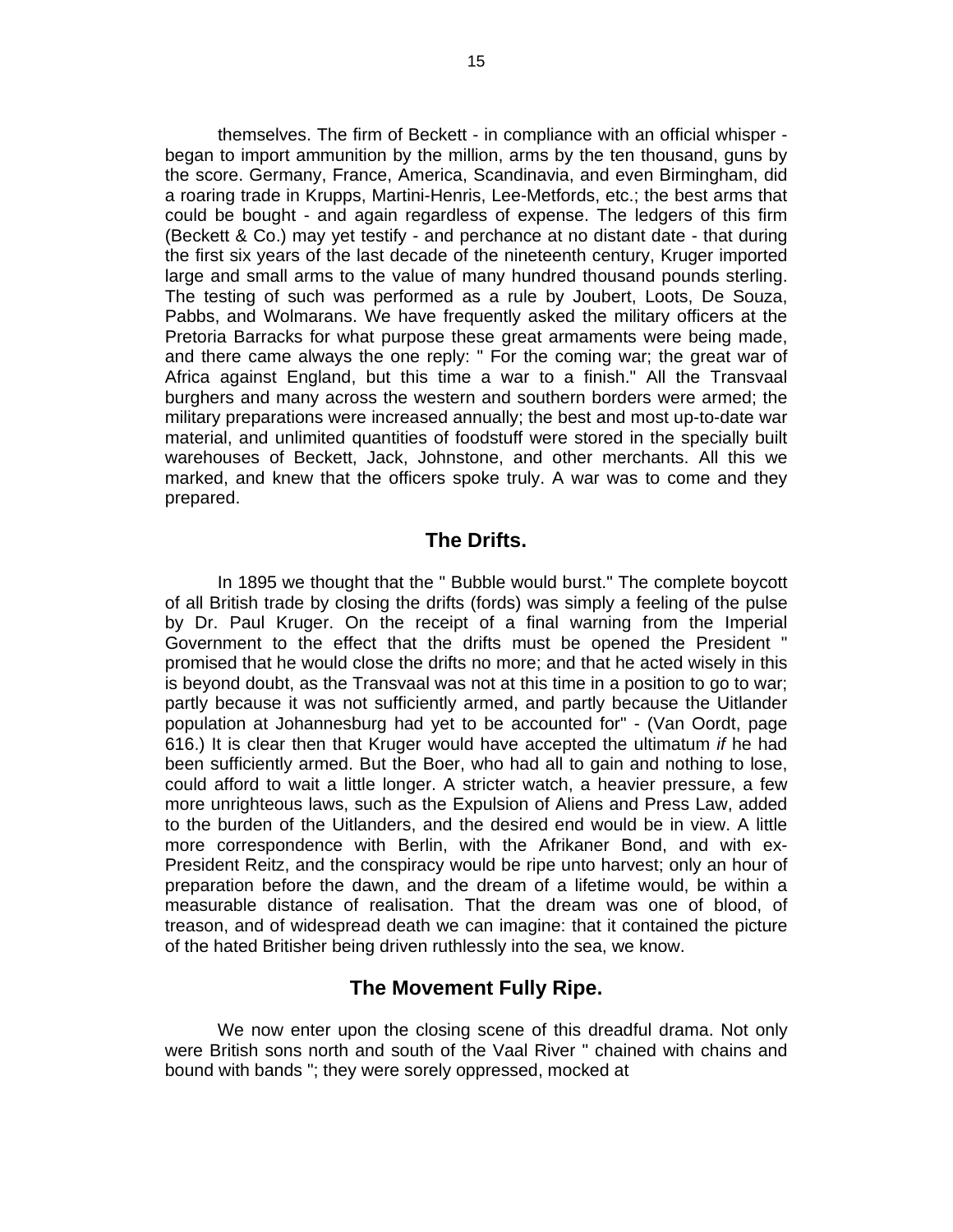without ceasing, jeered at, scorned, despised, aye, freely cursed by all "of the same blood " - Bond or Boer. In vain had these labouring thousands, down-trodden and crushed, appealed for justice to Pretoria. In vain had their voice called for the removal of " lawful grievances which it could not be denied that there existed " - (Kruger's speech in VanOordt, page 466.) Without result, even had they applied to the High Commissioner at Cape Town. Let no one wonder therefore that as a last resource they sought help from elsewhere. The fact that Jameson was riding to their aid was, thanks to their spies, no secret to the Pretoria Government. When about six weeks before the raid actually took place, the Middleburg townsfolk asked Kruger at a public meeting, \*' President, what is this that we hear about Johannesburg? " Kruger's answer was, " Hush! Keep quiet about this; don't speak about it, we are waiting until they move." - (Van Oordt, pages 689, 690.) Early in December, 1895, orders were given to all Commandants and Field- cornets to keep their burghers in readiness, and see that all were fully armed. The Boers who went from their Christmas Church gatherings to their New Year dances were in the greater part of the Transvaal spurred, armed and mounted, and were in the northern part of the Republic prepared, as they said to "leave the dance for the battlefield." Everyone spoke freely on the subject of commandeering, and many at Pretoria, lest their services should be required and enforced, took an unexpected holiday.

#### **A Handle.**

Kruger might easily have prevented Jameson from entering the Transvaal, but such was not his intention for obvious reasons. Here was the opportunity he had so long sought; here was a handle which he might employ against the Imperial Government, a *faux pas* which made him no sinner, but one sinned against; here was an excuse for the disarmament of Johannesburg, and he meant to make the most of it. Unfortunately, he succeeded. He was only luring his opponent on, conscious that every step which lessened the distance between them made his final blow more decisive. That blow he was prepared to strike. "Not only were the Transvaal Boers up in arms, but the Free State had posted two thousand mounted troops on the south bank of the Vaal River, ready to cross whenever Kruger at Pretoria should give the command." We thus see how complete was the union between the Transvaal and the Free State, and there were thousands in Cape Colony *only* too sorry to miss such a glorious opportunity. Mr. Nico Hoffmeyer says in his ''Afrikaner Boer:" " That the two Republics, with two strong and true patriotic men at the head, are busy arming and fortifying themselves, is a fact which no one will take the trouble to contradict - it is natural and necessary." And again, "Should our State be overthrown, then the neck of the Afrikander would be for ever broken; then the triumph of all that is English would be secured in this Continent; then would 'God's Englishmen ' be for ever the rulers." Such is the language of a British subject born under the British flag;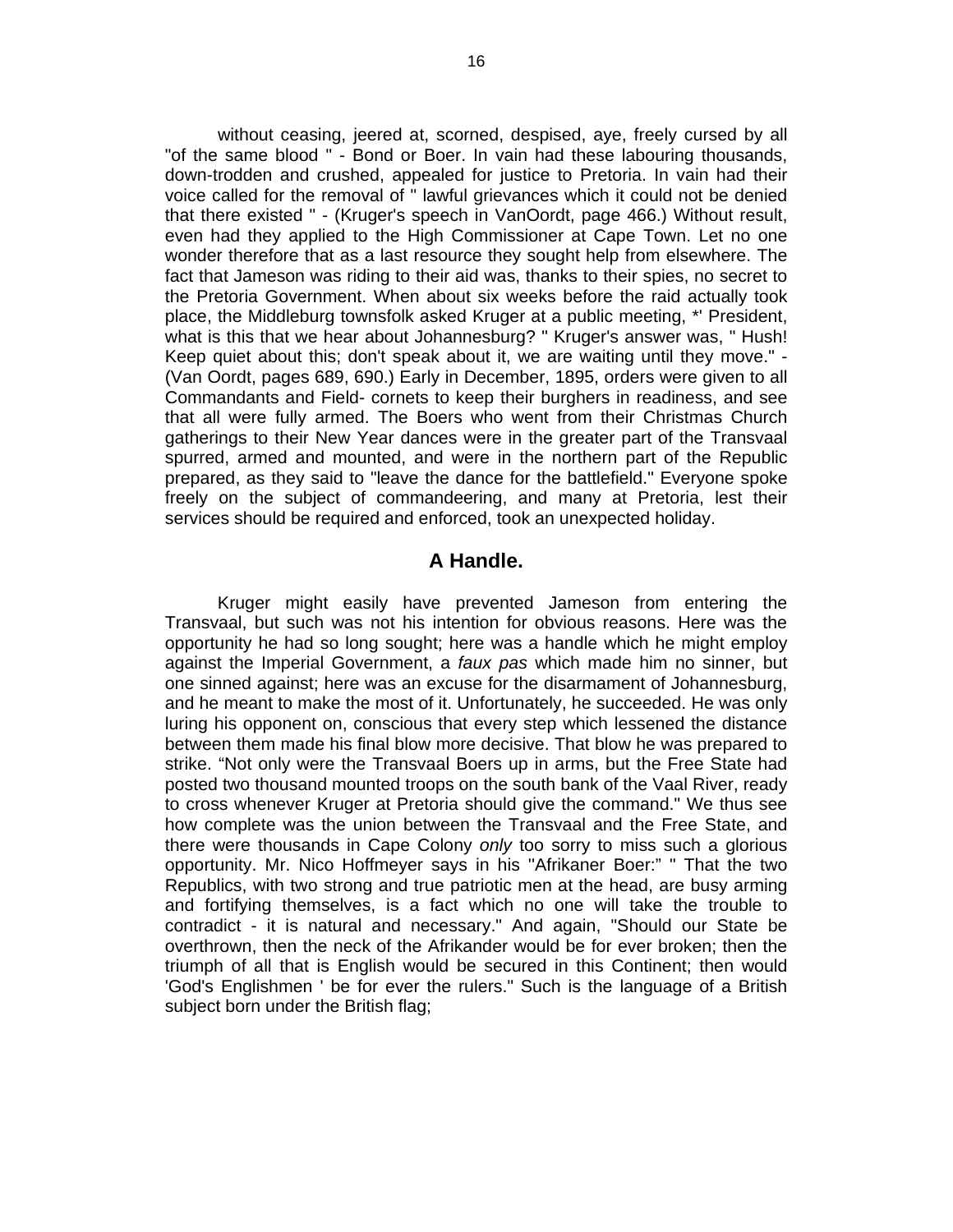of the man who had served long as a spy, and had his voluminous book nearly complete before the Jameson invasion; of a man who knew the deepest undercurrents of the conspiracy, for he was himself a conspirator, He for ever gives the lie to the statement that " the Transvaal only began to arm after the raid, or that there was no plot."

The phantom dread of the Afrikander party is the establishment for once and all of English rule in this land - for such would be the death blow to their dearest rights - slavery, knavery, oppression and corruption. Therefore is the advance of "God's Englishman " viewed with much fear - therefore, with the sweat of it still on them, do they conspire to trip them up.

#### **A Voice.**

*Ons Land*, the Cape Town Bond organ, printed in the shadow of the Houses of Parliament of a British Colony, edited, prepared, **and supported** by British subjects, aided - in the way of advertisement - by the Government of this same British Colony - this mouthpiece of treason, lies, and slander, declared in its issue of the 12th March, 1896: " Afrikanderdom has awakened to a sense of earnestness and conscientiousness which we have not observed since the heroic war for liberty in 1881. From Cape Town to the Limpopo **the second Amajuba** – Doornkop - has given birth to a new inspiration and a new movement amongst our people. A new feeling has rushed in huge waves over South Africa. The flaccid and cowardly Imperialism, which had already begun to dilute and weaken our national idea, has gradually receded before the new current which has permeated our people. Many who, **disgusted at the slow development of the National idea**, had resigned to Imperialism, now paused and asked themselves what Imperialism produced in South Africa. Bitterness and race-hatred beyond a doubt. **Since the day of Harry Smith Imperialism in South Africa has gone hand in hand with bloodshed and fraud.** However wholesome the effects of Imperialism may be elsewhere, its continual tendency in this country (South Africa) during all these years has been nothing else than one long attempt to force our national life and national character into foreign grooves, and to seal this pressure with blood and tears …..Truly this is a critical moment in the existence of Afrikanderdom all over South Africa. **Now or Never!** The iron is hot, and the time to strike is now. . . . . In the past blood was thicker than water. The blood of the voortrekker is the same as that of those who stayed behind."

#### **Ripe unto Harvest.**

The conspiracy was now ripe. The " Closer Union " with the Free State, the secret sowing of the seed in Cape Colony and Natal had done the expected work. Like the leaven, it had pervaded the whole lump. The disarmament of the Uitlanders; the triumph of Kruger's tool, Steyn, over the honest Fraser in the Free State; the defeat of the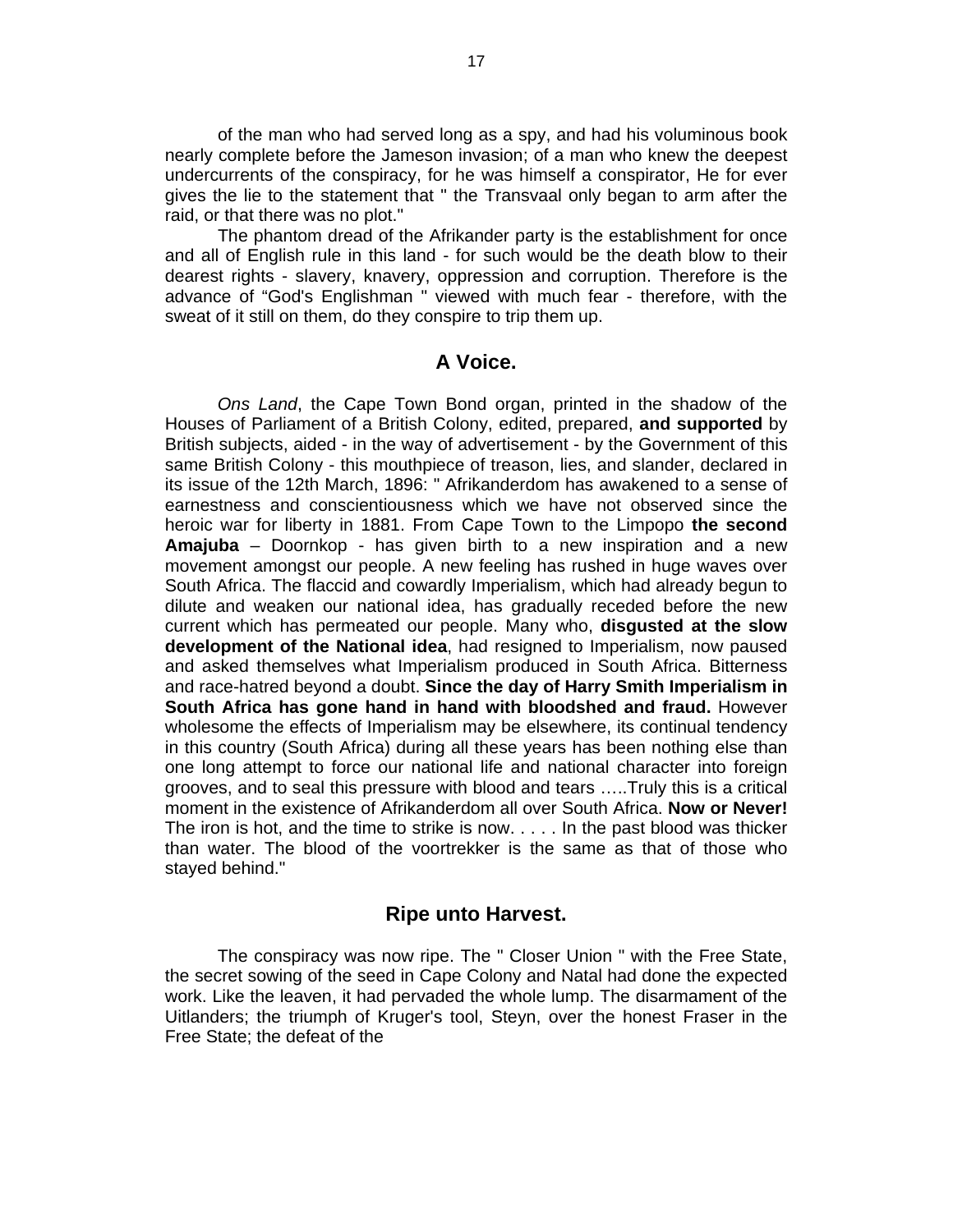Progressive Government in Cape Colony; above all, the vast network of secret agents undermining all things social or political in South Africa; this was but the crop of sedition, whose growth we have watched from the seed sown broadcast in the night season. Now was it noon, and that which had grown was ripe unto harvest. Yet was the night coming, and to-morrow!

Arms poured into the Republics in ever-increasing streams, streams which flowed long ere the Jameson Raid - but had now become rivers. All in high places in the Transvaal knew what was at hand. In 1898 the forts had become closed doors to the uninitiated, and behind their walls were already vast armaments whose purpose was not uncertain. Warehouses arose - for the foodstuffs already imported filled those that had been. Great guns from Europe came secretly over the border, and shells as flies; rifles of the latest pattern were there - not a burgher but had two, three, or even more, and handling the same lovingly, knew its meaning; as the dust on the highways were cartridges and small-arms; and the thin veil of hypocrisy and lies hid it for a time.

Not a few of those still loyal in the Legislative Assembly of Cape Colony protested - for they knew; and yet more and more came the munitions of war through Colonial ports - heavier and heavier rumbled the trains with their deathtubes over the Colonial railroads; and not a train passed but the Bond Ministry knew its burden. The day of small things had been despised - and it was gone; the evil that a hand might have held had become a great many-headed monster whom none might mock. Yet there is a voice still heard, and its cry is to forgive, to forget, to let this nightmare be as though it had never been. In a "Century of Wrong," Mr. Reitz tells us for the last time what kind of a war we are now waging. He writes: " Once more in the annals of our blood-stained history has the day dawned when we are forced to grasp our weapons in order to resume the struggle for liberty and existence, entrusting our national cause to that Providence which has guided our people throughout South Africa in so miraculous a way. **The struggle of now almost a century, which began when a foreign rule was forced upon the people of the Cape of Good Hope, hastens to an end;** we are approaching the last act in that great drama which is so momentous for all South Africa; we have reached a stage when it will be decided whether the sacrifices, which both our fathers and ourselves have made in the cause of freedom, have been offered in vain; whether the blood of our race, with which every part of South Africa has been, as it were, consecrated, has been shed in vain; and whether by the grace of God the last stone will now be built into the edifice which our fathers began with so much toil and so much sorrow. The hour has struck which will decide whether South Africa, in jealously guarding its liberty, will enter on a new phase of its history, or whether we shall be exterminated in the deadly struggle for liberty, which we have prized above all earthly treasures, and whether South Africa will be dominated by capitalists without conscience, acting in the name and under the protection of **an unjust and hated Government** seven thousand miles away.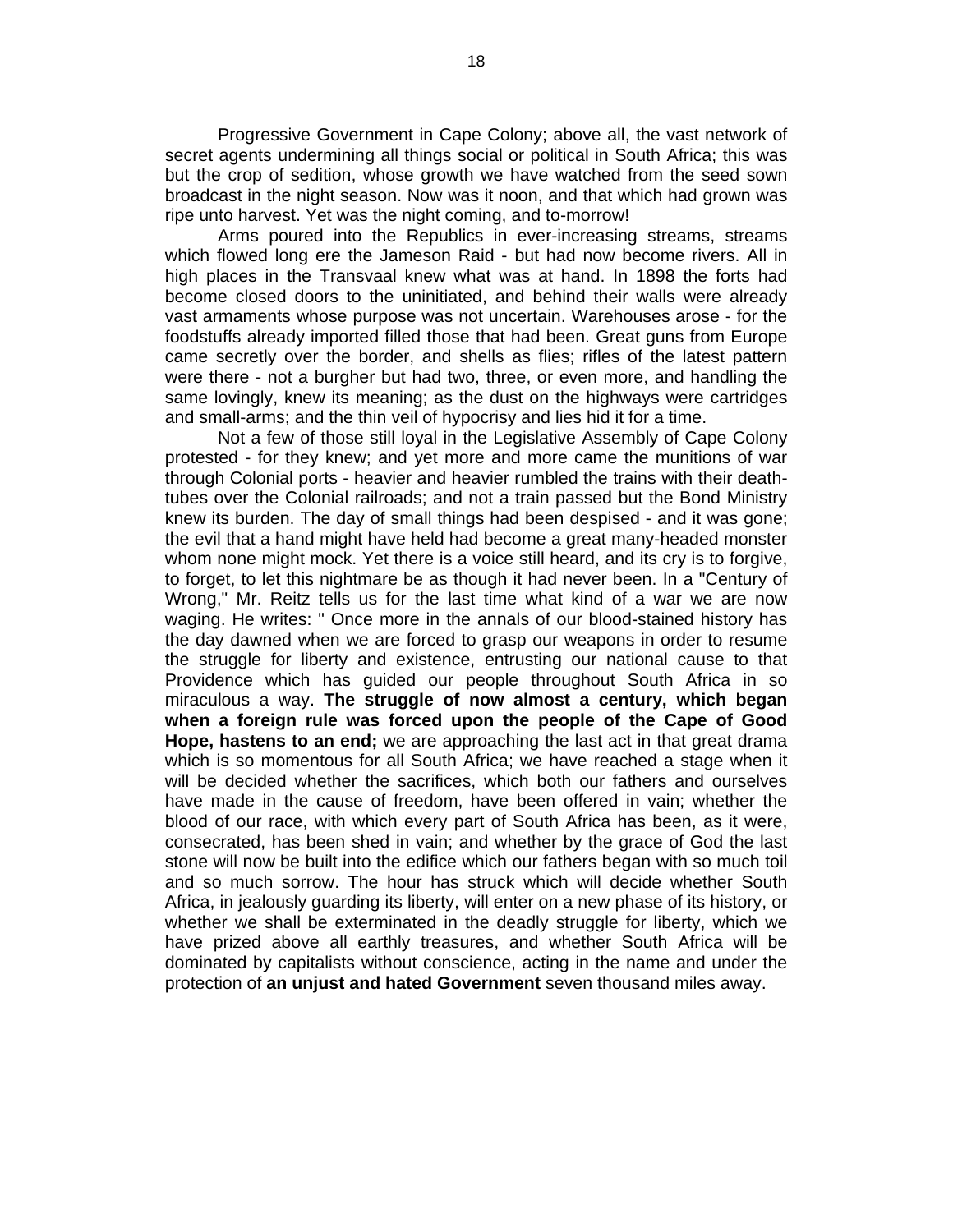"An unjust and hated Government! " This then is the judgment of Reitz nor were we unprepared for it. Twenty years has he struggled, twenty years has he plotted, twenty years has he spoken, and with one purpose. There is no hesitation; as little with him as with his master, Paul Kruger. But Reitz has spoken for the last time.

#### **Conclusion.**

What more shall we say? What more need we say? If he who reads, and reads with a desire to know the truth, asks still and asks not seldom: " Is it true? Was there a conspiracy? " - and if the while he believes the voice that comes from unseen habitations, answering "No!" - then have we failed. We have stated what we have known, and what is beyond doubt the truth; if the manner of the telling has been unconvincing - then have we failed.

If, however, the telling has carried with it the ring of truth; if our reader sees and knows, what we would have him see and know, and grasps the real meaning of what to-day appears - then would we ask him to let his voice go up with ours in the cry for justice. In the fullness of time, in the due hour and day, may he, if he will, see to it that the years to come do not hold worse disaster for the Imperial Power in the Dark Continent. The day of small things was despised - and it has gone - the night is, and to-morrow is to come. In your hands is the morrow's welfare; in your hands we trust that it will receive just dealing. This is no hobby - it is a grave duty, and it is yours.

Before laying down our pen we translate the following from the *Volksstem* of the 26th August 1899. If we have not made the translation a poem, it is that the original meaning may be strictly adhered to. Its voice is not hesitating - and needs from us no answer:-

The Last Day of the Britishers in South Africa.

And wilt thou longer trample- trample - Or from our goods increase the debt; All deaf to plea for peace or justice Mock our meekness with a threat?

Then be the buffalo example, Who, tired of taunt, prepares to meet And rend his cruel persecutor - To crush him with his heavy feet.

Then burn the warflame all our meadows. Then spread our wrath o'er hill and vale, Then rise the smoke from out your mansions, Then shake the earth with murder tale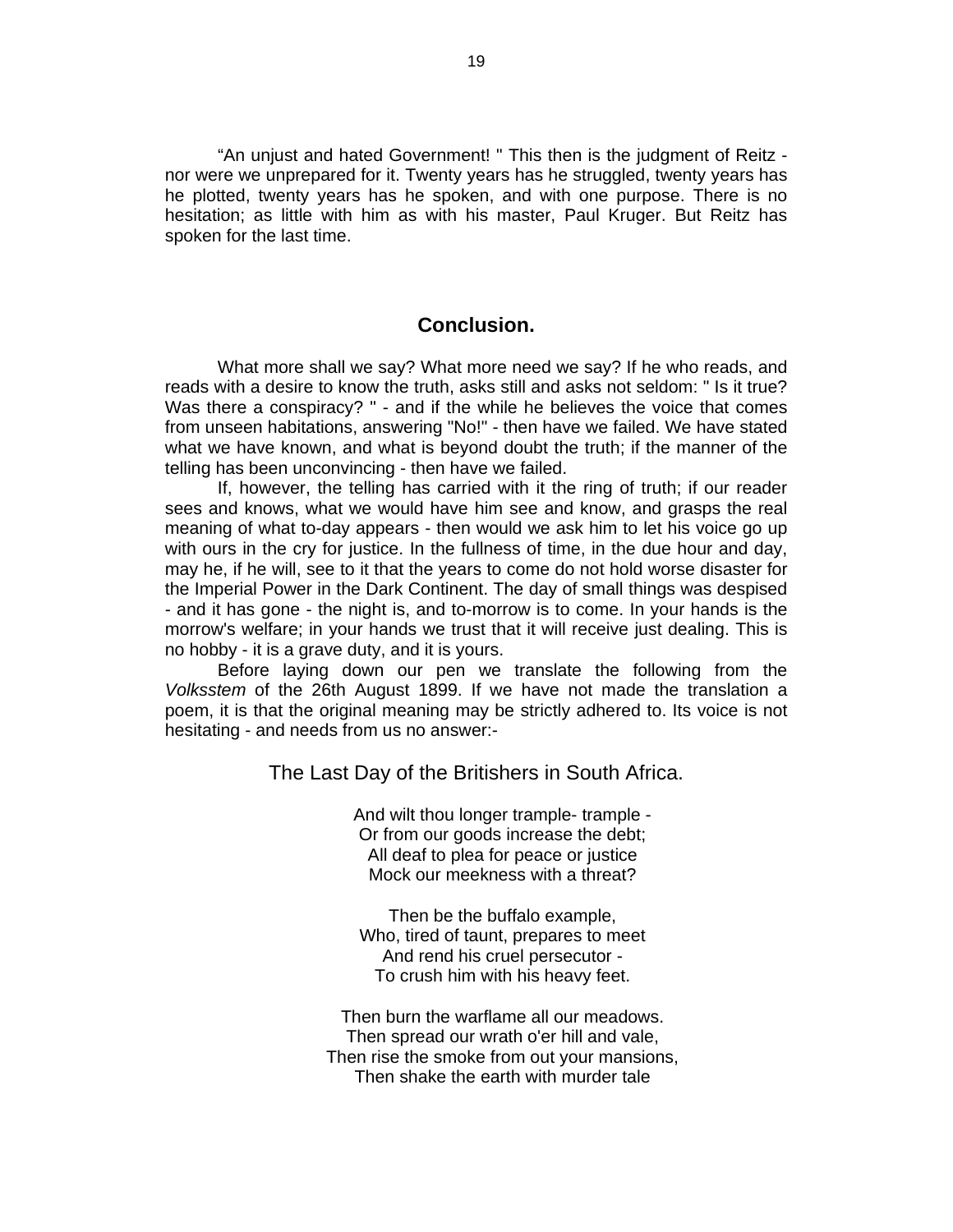Then shall our ears with pleasure listen To widow's wail and orphan's cry And shall we gird as joyful witness The death-coach of your villainy.

Then shall we massacre and butcher You, and swallow glad your blood, And count it: "Capital with interest " Villain's interest - sweet and good. And when the sun shall set in Heaven, Dark with the clouds of steaming blood, A ghastly, woeful, dying murmer Will be the Briton's last salute.

And when the chilly nightly cover Shall deck the steaming bloody earth, The jackal midst the dying victims Shall gnaw, devour, and have no dearth.

Then shall we start our jolly banquet And toast the first " the British blood," The next, " In honour of our heroes; "- The last, " How England's courage stood.

And when day dawns on the horizon, To God in prayer the Boers shall kneel, To Him who from the " British Mongrels " Has saved his chosen people well.

This the fruit of Milner's action That of Kruger's manly stand To which this British Statesman yielded. Hail Kruger - righteous in demand!

Then, spite oppression by Great Britain. Shall joy and liberty appear; No more shall Briton dare affront us With money-bribe or vengeful fear.

Then shall we see South Afric's countries, United, but one flag shall fly, United by the people's courage, And by the strength from God on high.